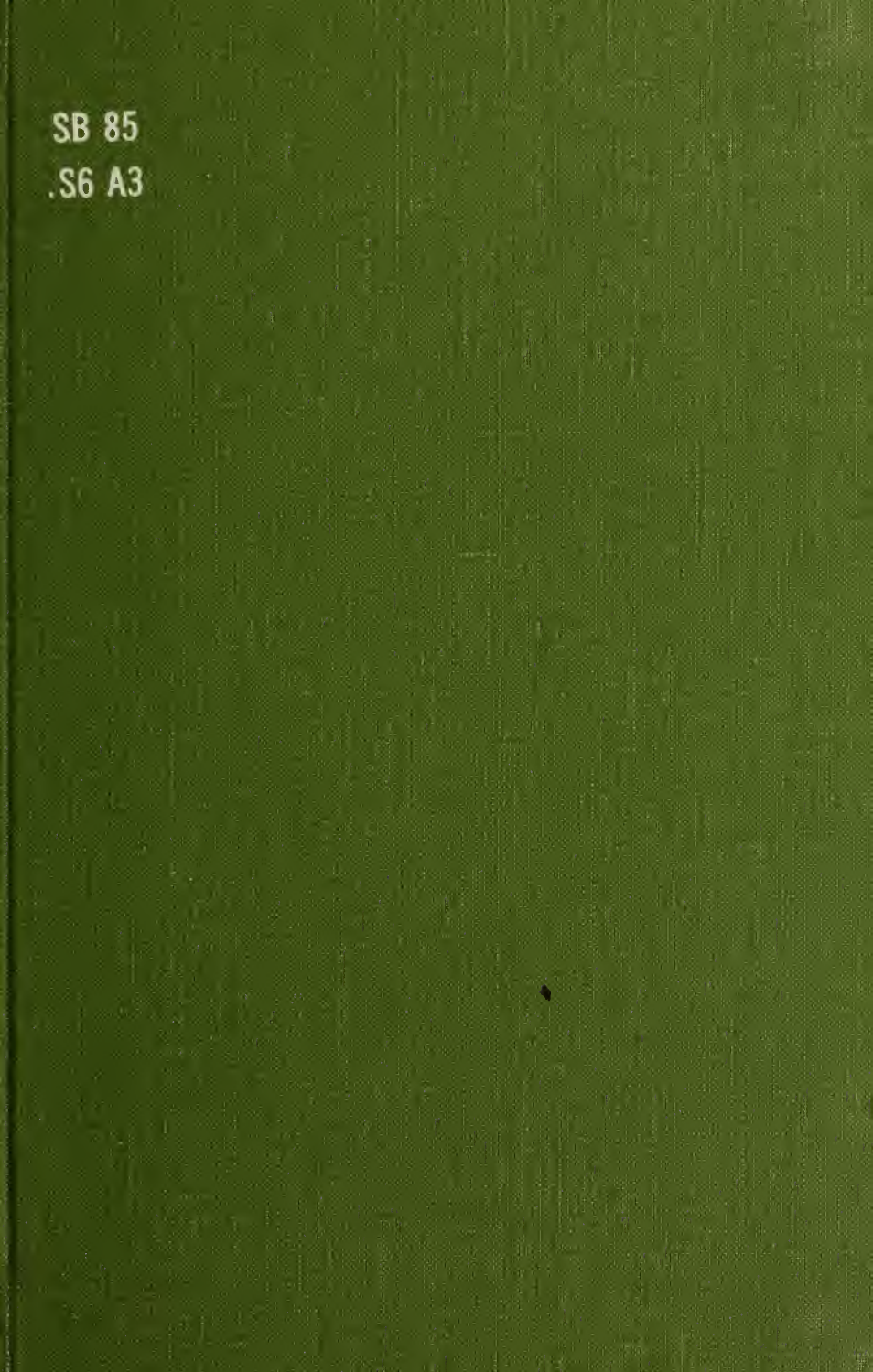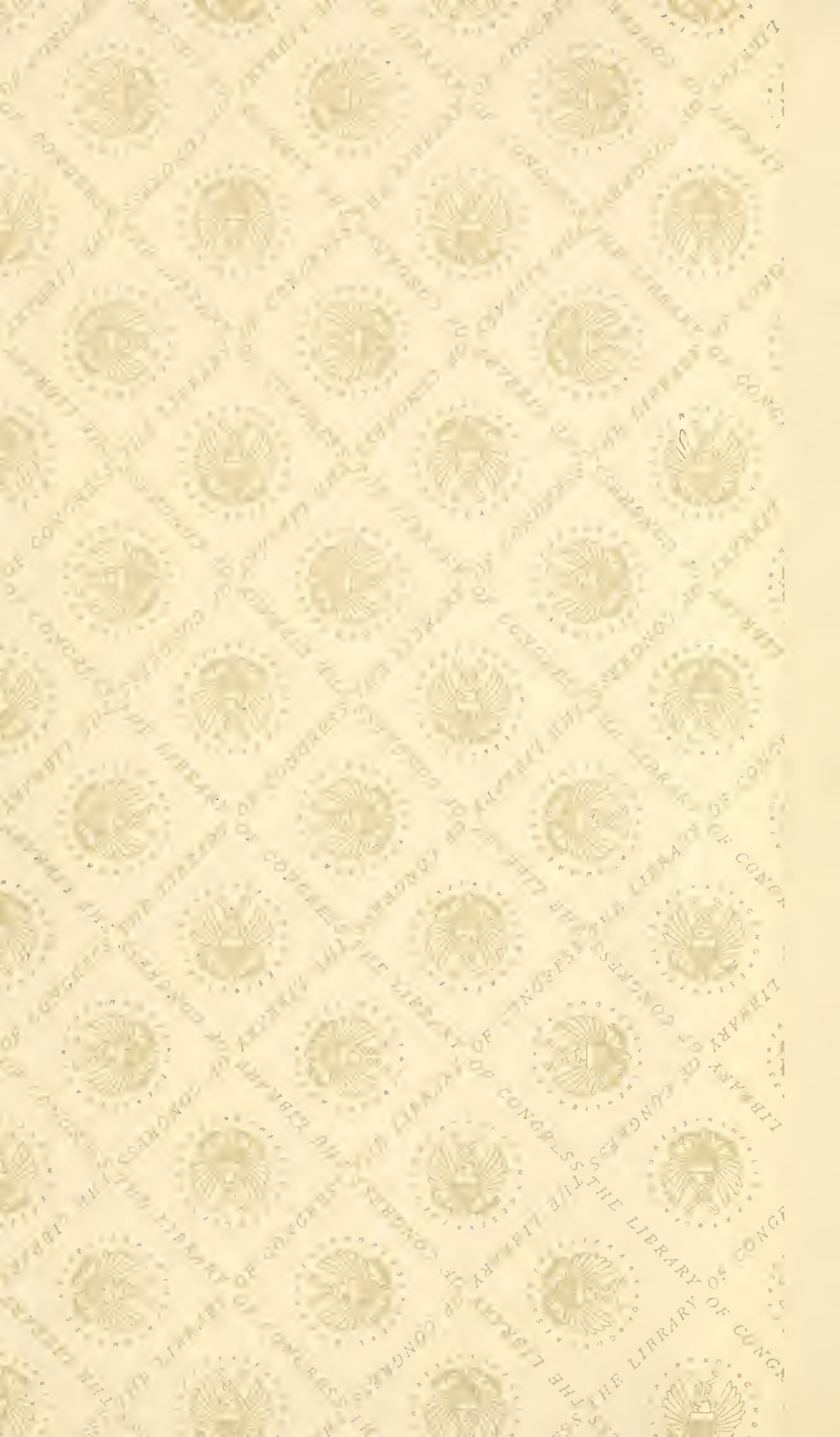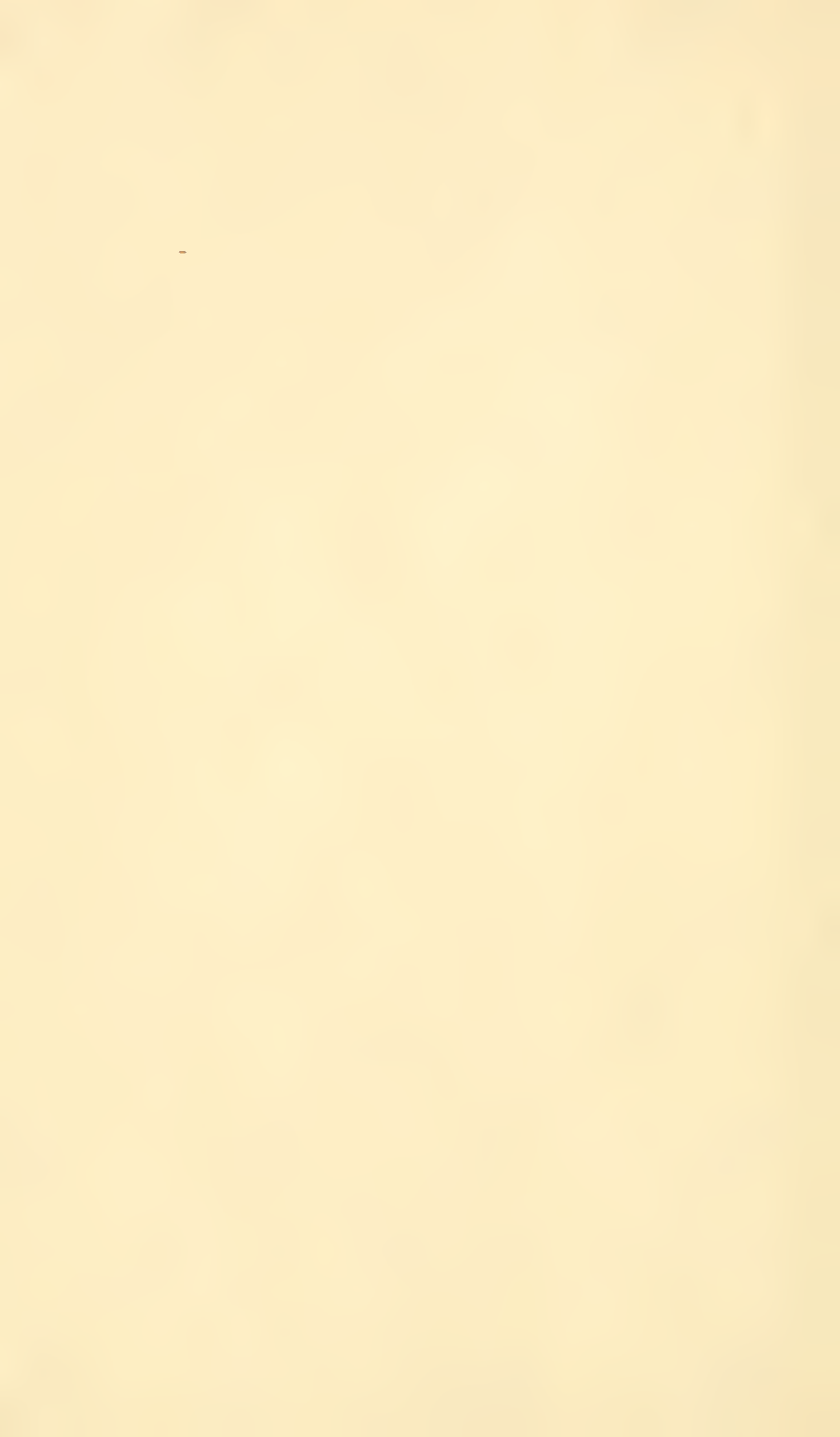# **THE**

# Trucking Industry

IN

# South Carolina

Reprint of Extract from Annual Report for 1906 of E. J. Watson, Commissioner, to the General Assembly :-: :-: :-: :-: :-:

#### ISSUED BY

 $2n +$ 

State Department of Agriculture, Commerce and Immigration

> E. J. WATSON, Commissioner Columbia, S. C. 1907 .

> > Columbia, S. C. THE STATE CO., PRINTERS 1907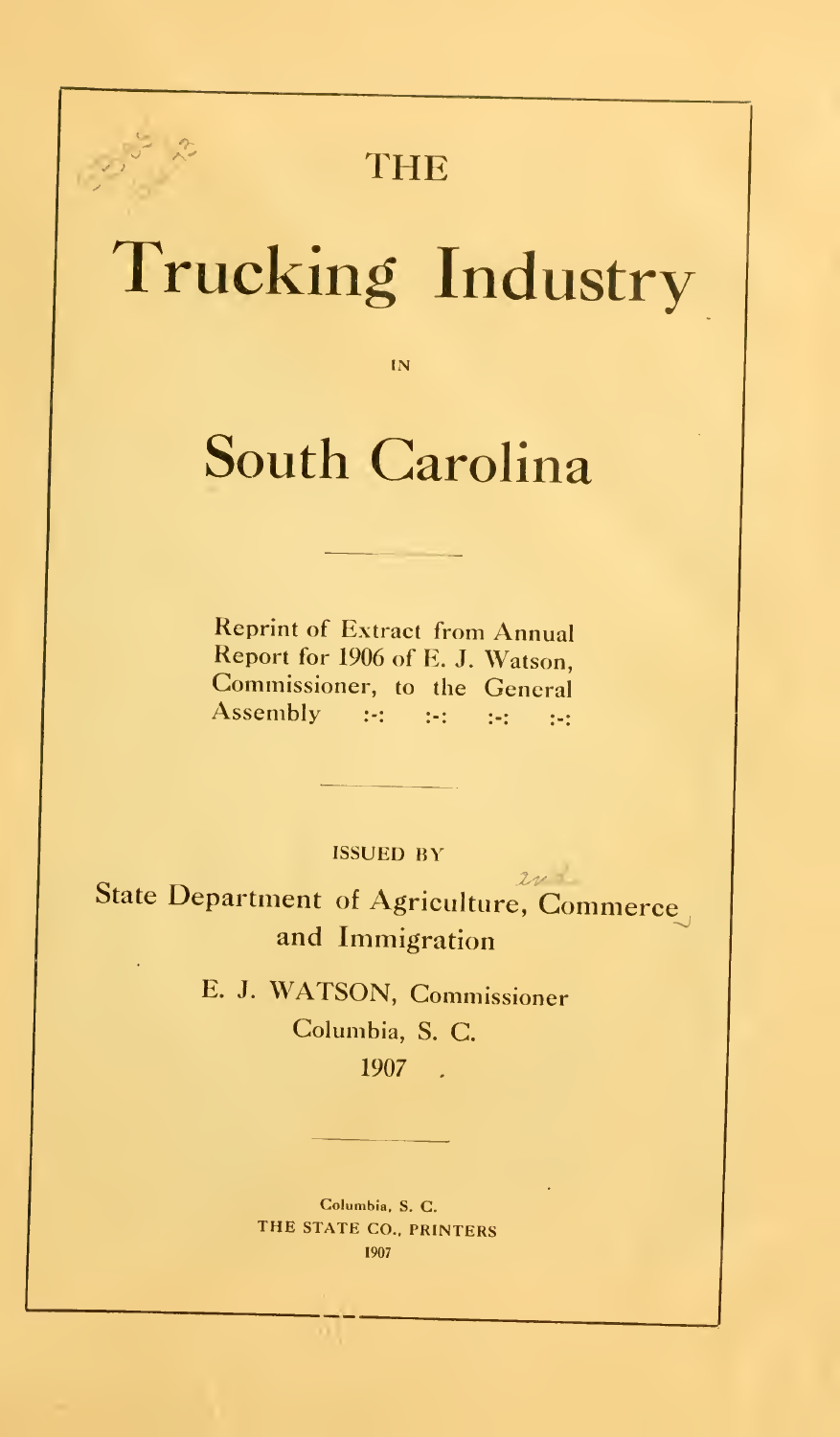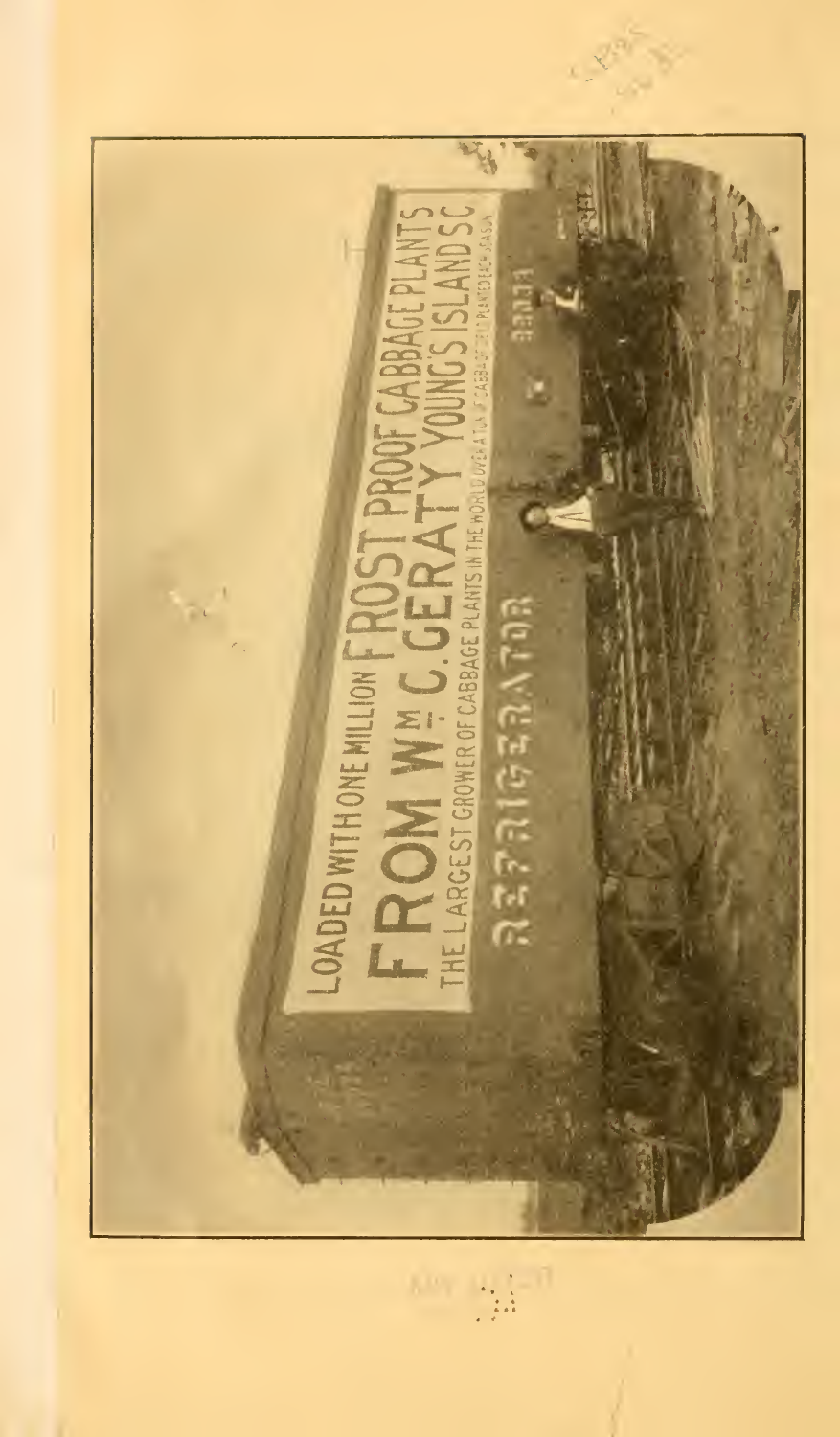## THE TRUCKING INDUSTRY

In the trucking industry, South Carolina's advance has been most marked. This State now possesses the "cabbage king" of America, and the largest producing pecan nut groves in this country. It also possesses the largest tea producing plantation in the whole United States, and the product of this plantation is becoming known in all the markets of the world. While tea is scarcely a truck crop, <sup>1</sup> mention it under this head inasmuch as the industry is confined to South Carolina alone in the whole United States.

<sup>I</sup> deem it my duty to give you some idea of the immense development of the trucking industry in South Carolina. It has been difficult, after the most careful investigation, to ascertain the exact acreage. The acreage of one man, for instance, was off at least 20 per cent, in 1906, yet there was an increase in yield. He averaged, however, 200 crates per acre, as against 126 crates the year previous.

No attempt is here made to give estimates ; only actual figures are given. Truck growing for market in South Carolina began in the year 1868, when William C. Geraty, now the largest shipper of cabbage plants in the whole world, and his partner, Frank W. Towles, of Martin's Point, Wadmalaw Island, began operations on <sup>a</sup> small scale.

The present unparalleled development began about 1891, growing by leaps and bounds since 1900, until at this time the Charleston district alone has over 30,000 acres planted in truck, counting in replanted land. The Department is informed that this year there will be an increase of several hundred per cent, in the bean crop; of 25 per cent, in cabbage and Irish potatoes; of 25 per cent, to 30 per cent, in strawberries ; asparagus will about hold its own, as will watermelons and canteloupes. Celery growing has been started, but is yet an experiment, despite good results, yet it promises well. There will be a marked improvement in the planting of lettuce, and an improvement in the quality. The quantity of tomatoes and other truck products will be about the same the coming year.

All early truck did well, but the 38 inches of rainfall in June, July and August, which was unprecedented, caused practically a total failure of melons and other late crops.

 $RD = 2.2$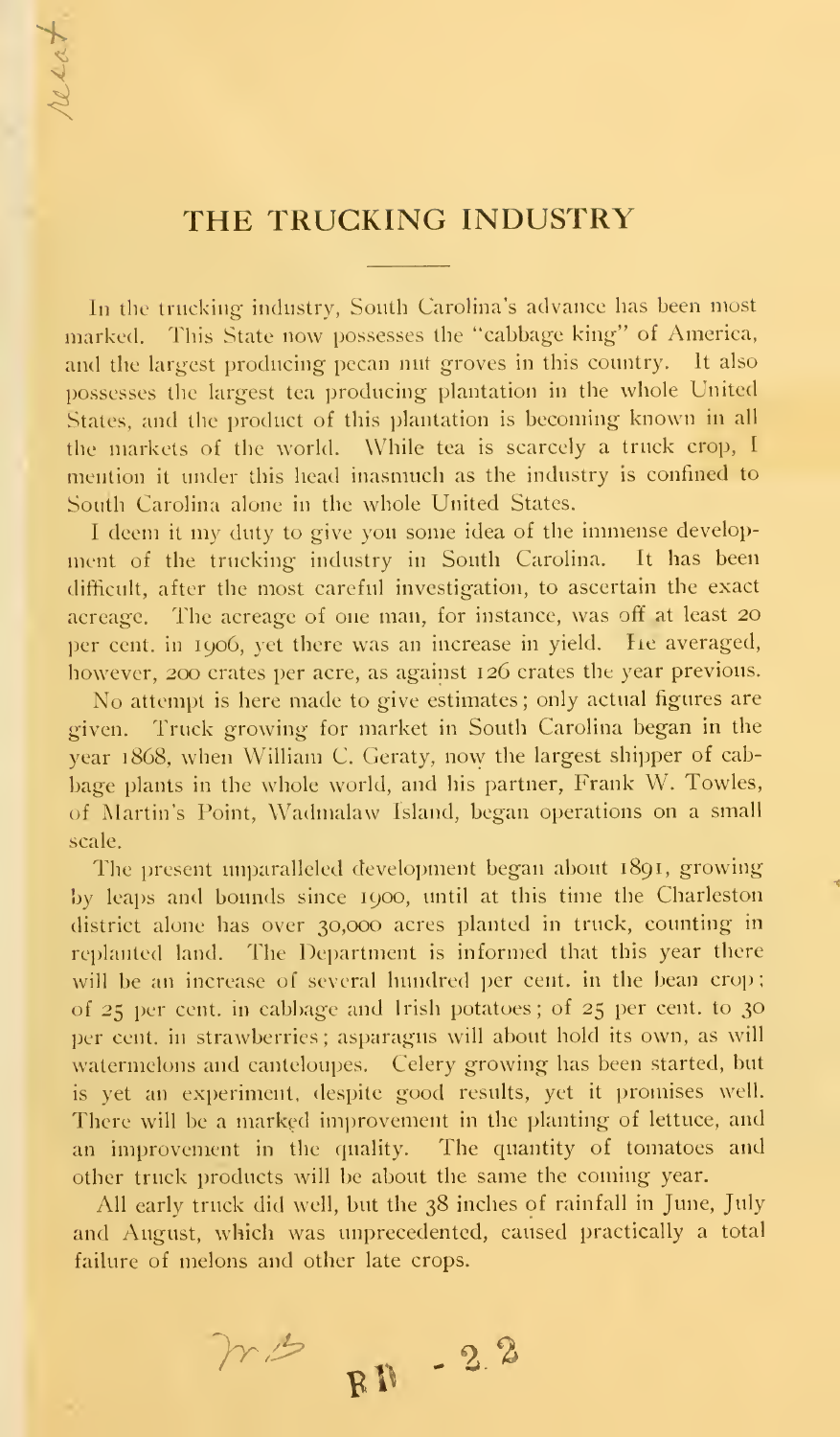

Irish Potatoes as Compared with Size of <sup>a</sup> Silver Dollar.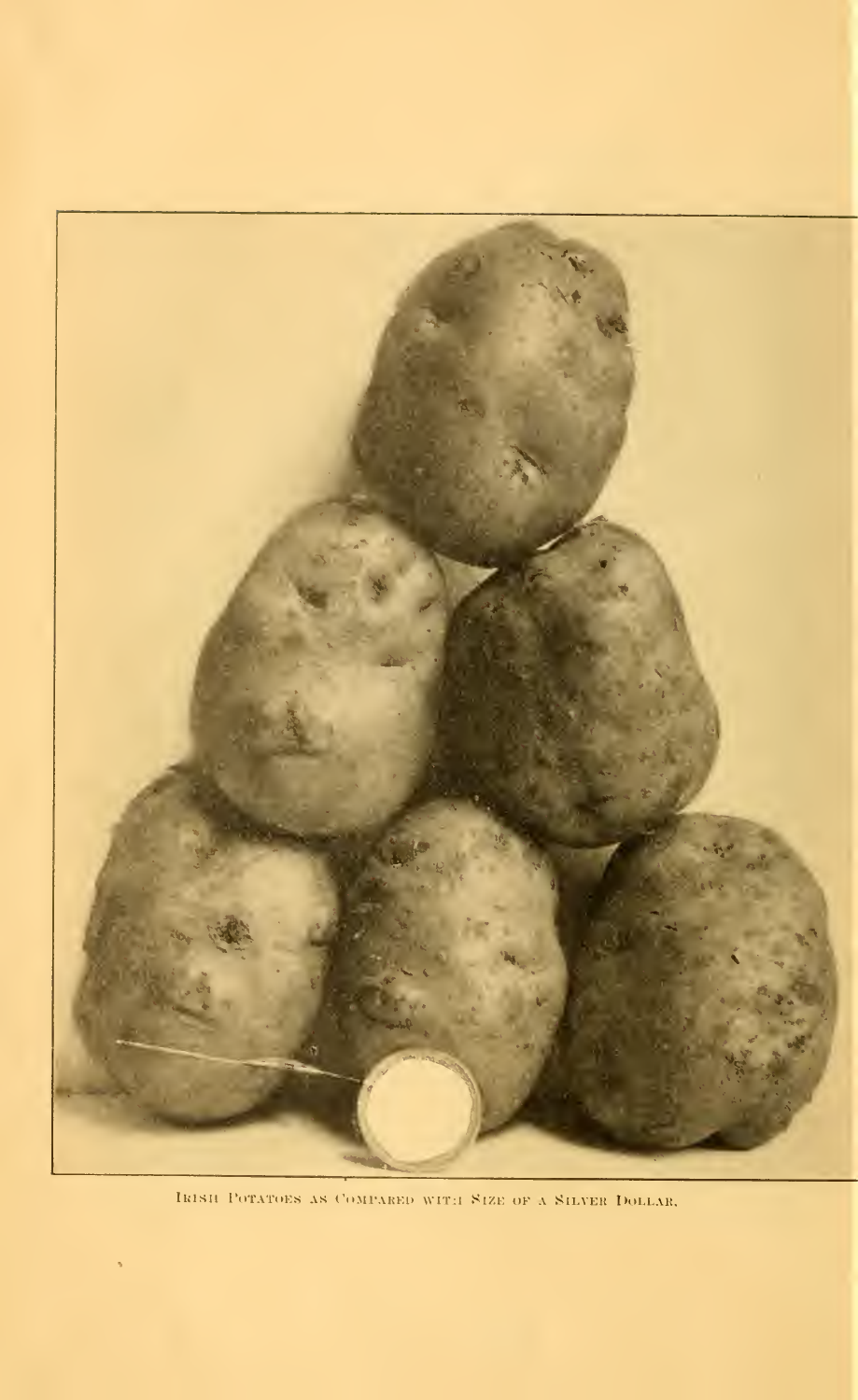Reliable reports show a great falling off in the North Carolina truck region, especially in strawberries. The region from Conway to Lake City is ten days earlier than Chadbourn, and this advantage is too great to overcome. There must be a great increase in the South Carolina strawberry belt when this becomes more generally known. The product of Conway and Lake City cannot be surpassed in America. In these regions the strawberry flourishes like a bay tree.

Trucking conditions, especially market conditions, are being better understood, and with the aid of this Department, fewer mistakes will be made in the future. The point is fast being reached when truck growing is no more hazardous than any other branch of agri culture when undertaken by intelligent men. As it is, truck is bringing millions of dollars into South Carolina annually, and the business is capable of indefinite expansion. Merely a beginning has been made up to this time.

In this connection I deem it wise to incorporate in this report certain figures that have been collated as to this new agricultural industry, which is yet confined almost entirely to the coast region, and to direct particular attention to the accomplishment of the young men from Rhode Island, whose success and example has had a most stimulating effect upon natives following their example.

#### VEGETABLES.

#### Five-year Average, Charleston District.

| Irish Potatoes—   |            |
|-------------------|------------|
|                   | 8,000      |
|                   | I, I00,000 |
|                   | 400,000    |
|                   | \$800,000  |
| Sweet Potatoes-   |            |
|                   | 1,200      |
|                   | 32,500     |
|                   | \$12,000   |
| Cabbage—          |            |
|                   | 7,000      |
|                   | 1,050,000  |
| Approximate value | \$940,000  |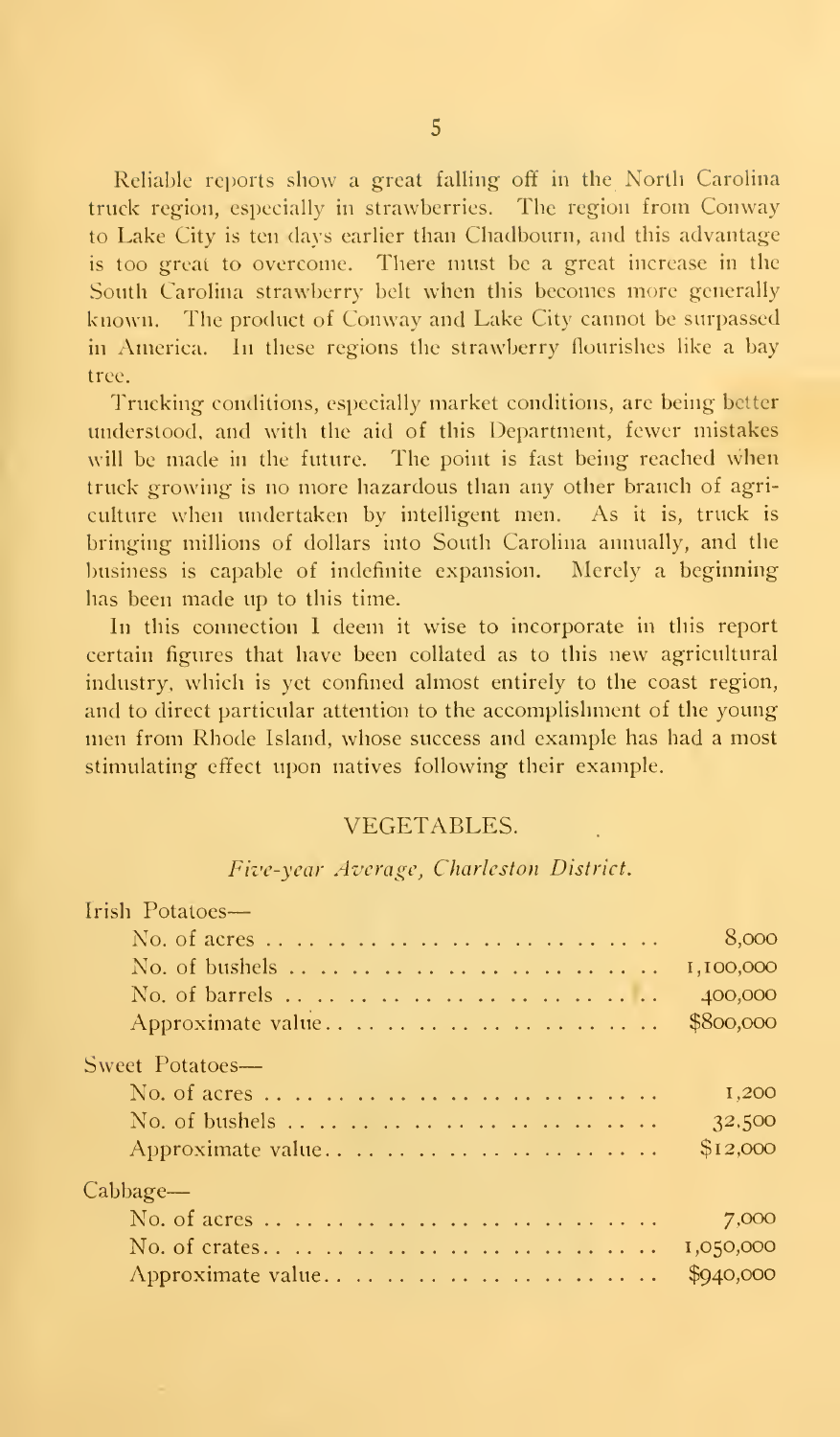

THE FARM OF THE RHODE ISLAND TRUCKERS IN BEAUFORT THAT NETTED \$10,000 IN ONE YEAR.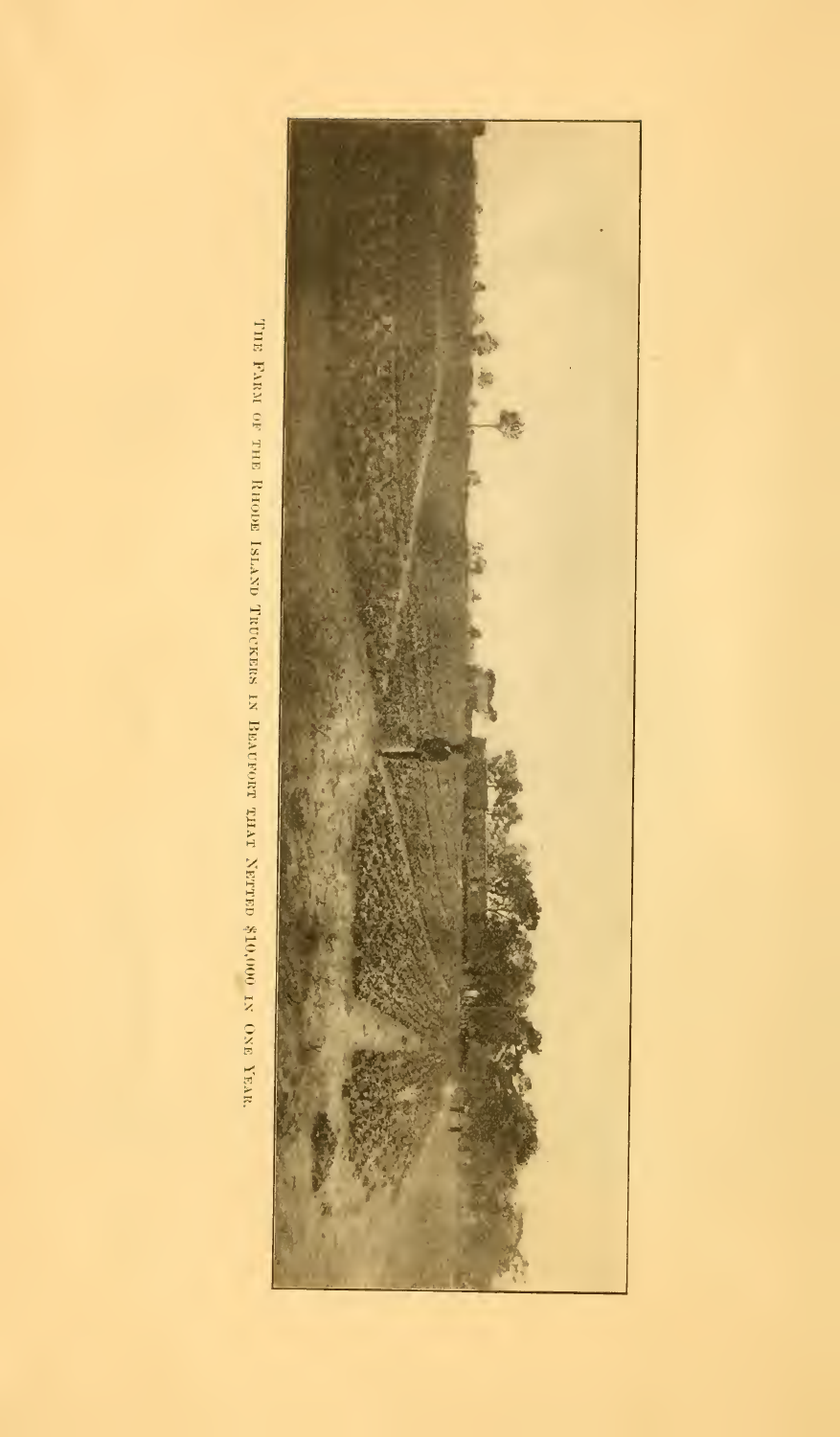| Asparagus                                                          |           |
|--------------------------------------------------------------------|-----------|
|                                                                    | 000       |
|                                                                    | 540,000   |
| Approximate value                                                  | \$108,000 |
| Cucumbers-                                                         |           |
|                                                                    | 2.500     |
|                                                                    | 500,000   |
|                                                                    | \$300,000 |
| Beans-                                                             |           |
|                                                                    | 2,500     |
|                                                                    | 375,000   |
| Approximate value                                                  | \$187,000 |
| Green peas-                                                        |           |
|                                                                    | 1,400     |
| No. of baskets             .                                       | 70,000    |
|                                                                    | \$70,000  |
| Other Vegetables—                                                  |           |
|                                                                    | 2,500     |
| Approximate value                                                  | \$250,000 |
| Strawberries-                                                      |           |
|                                                                    | 400       |
| No. of quarts                                                      | 1,500,000 |
|                                                                    | \$120,000 |
| All of the above figures are strictly net; the market value is far |           |

in excess of this.

The total acreage of the Charleston District is 30,000, and the value of product \$6,000,000.

As several crops <sup>a</sup> year are raised on the same plot of ground, these figures hardly convey <sup>a</sup> correct idea of value.

### TONNAGE.

| Tonnage of fruits and vegetables, according to report made to |  |
|---------------------------------------------------------------|--|
| South Carolina Railroad Commission, vide report, page 63:     |  |
|                                                               |  |
|                                                               |  |
|                                                               |  |
|                                                               |  |
|                                                               |  |
| Total tonnage 213,801                                         |  |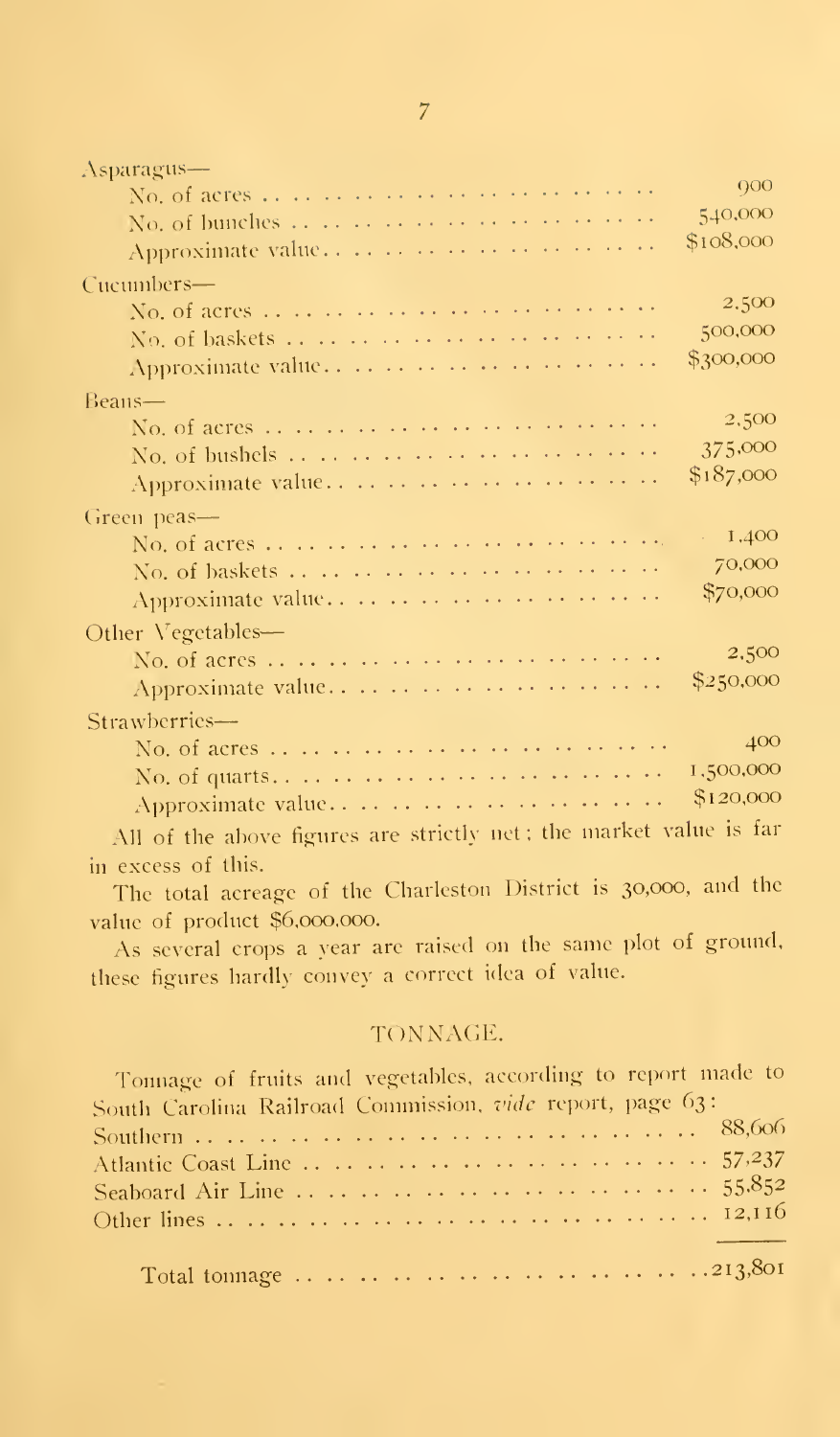Experience of Whipple Bros., at Beaufort, S. C—These gentle- men, natives of Rhode Island, planted thirty-six acres at Beaufort in radishes; took off crop and planted again in radishes, realizing £lO,0O0 from two crops net this year. They planted the same ground <sup>n</sup> beets; took off <sup>a</sup> good crop and followed this with cucumbers, naking <sup>a</sup> good yield. After cucumbers, corn was planted, making bver fifty bushels to acre.

Five (5) crops on the same ground in same year, in rotation, were fathered. Herewith is presented <sup>a</sup> picture of their field, taken in he early spring. They knew but little of farming at the outset.

Mr. C. M. Gibson's Experiment—From selected ground, five acres, ertilized according to his own formula, Mr. C. M. Gibson, on fonge's Island, had the following experience with cabbage:

ive acres yielded ... ^ crates Lach acre yielded 3l8 crates total worth (\$367 an acre), \$1,835 net.

Cabbage Plants—The cabbage plant industry has grown to enorious proportions. Exact comparative figures are wanting.

Some figures for 1905-1906:

yy

|  |  |  | hipped by F. W. Towles, Martin's Point. $\ldots$ . 4,000,000 plants |  |
|--|--|--|---------------------------------------------------------------------|--|
|  |  |  | hipped by W. C. Geraty, Yonge's Island 40,000,000 plants            |  |
|  |  |  | hipped by Blitch & Co., Meggett  35,000,000 plants                  |  |
|  |  |  | est of Charleston District 21,000,000 plants                        |  |

| Value of above $(100 \text{ cars}) \dots \dots \dots \dots \dots \dots \dots \$ \$150,000 |  |  |  |
|-------------------------------------------------------------------------------------------|--|--|--|

### LARGEST IN THE WORLD.

The following men are the largest in their respective lines in the orld

Norman H. Blitch, Meggett, S. C.-Largest grower of cabbage ants, 1,000 acres. Began <sup>a</sup> poor man, working for small wages in 91. It costs \$110,000 to cultivate his crop. His daily telegraph 11, during shipping season, is \$100.

Wm. C. Geraty, Yonge's Island—Largest shipper of cabbage bo,000,000 plants, for this year's delivery. Began poor.

John S. Horlbeck, Mount Pleasant, S. C.-Largest pecan grower. lain grove <sup>600</sup> acres; two smaller groves with 10,000 trees each mnual production ten tons.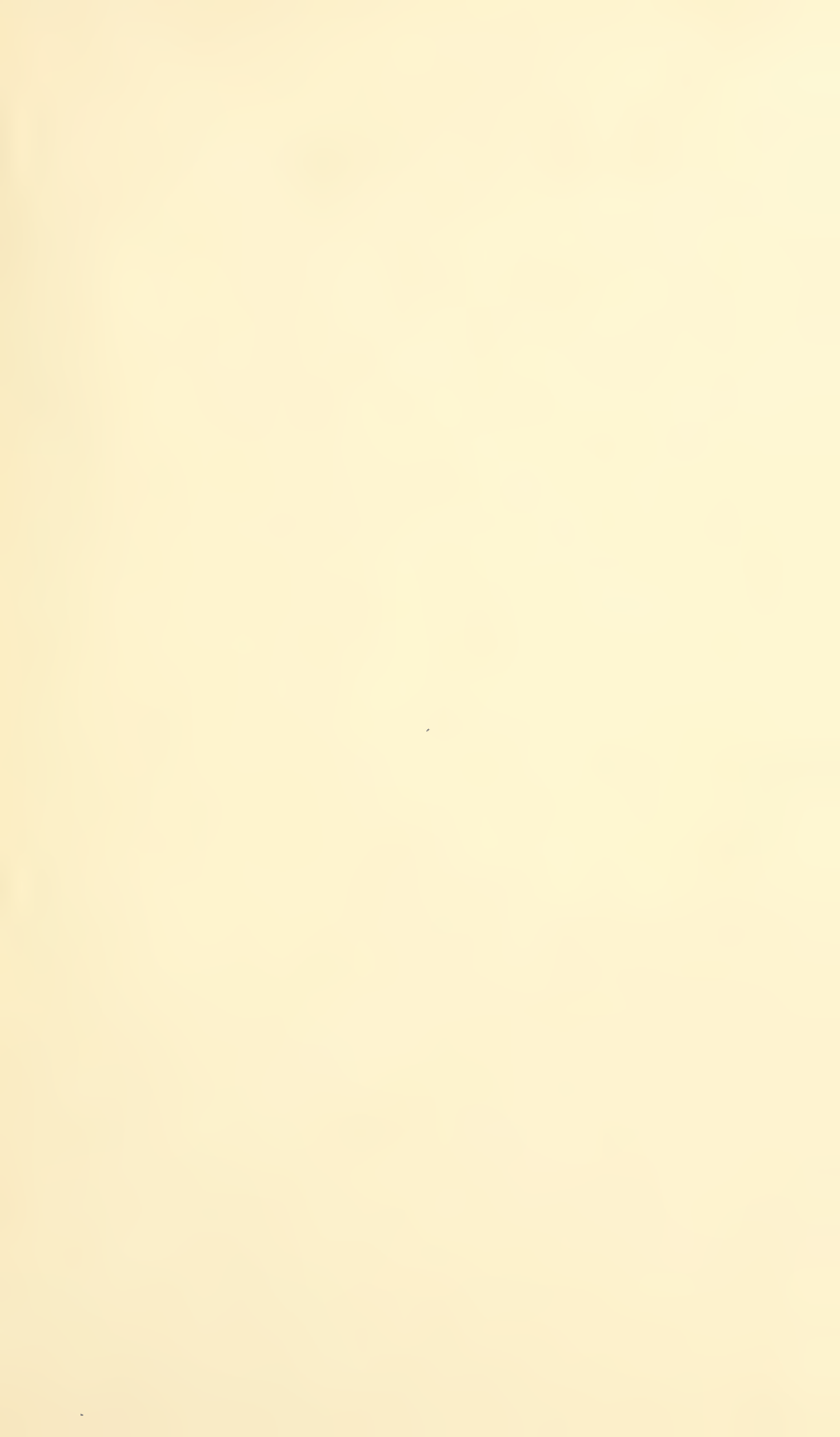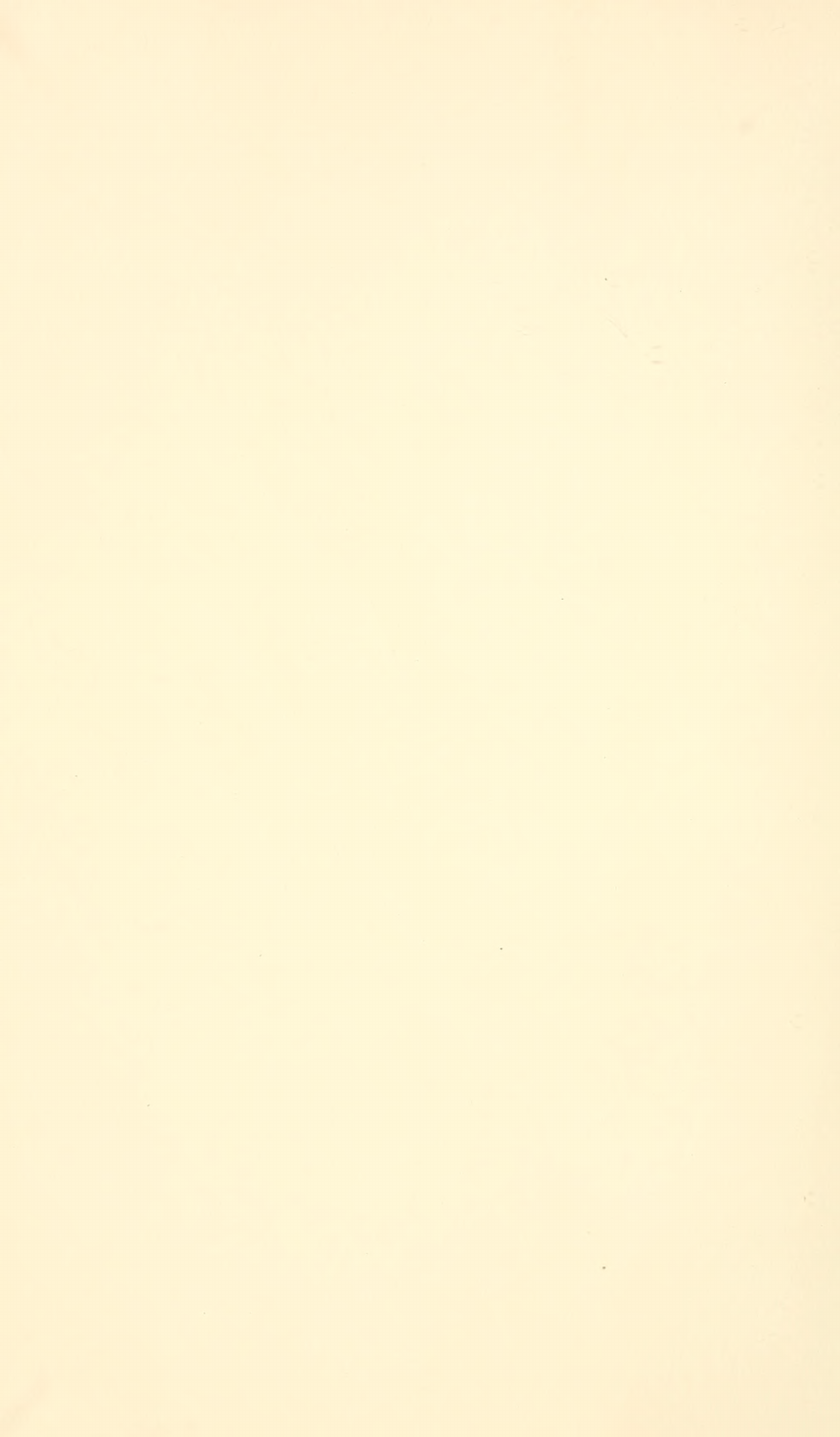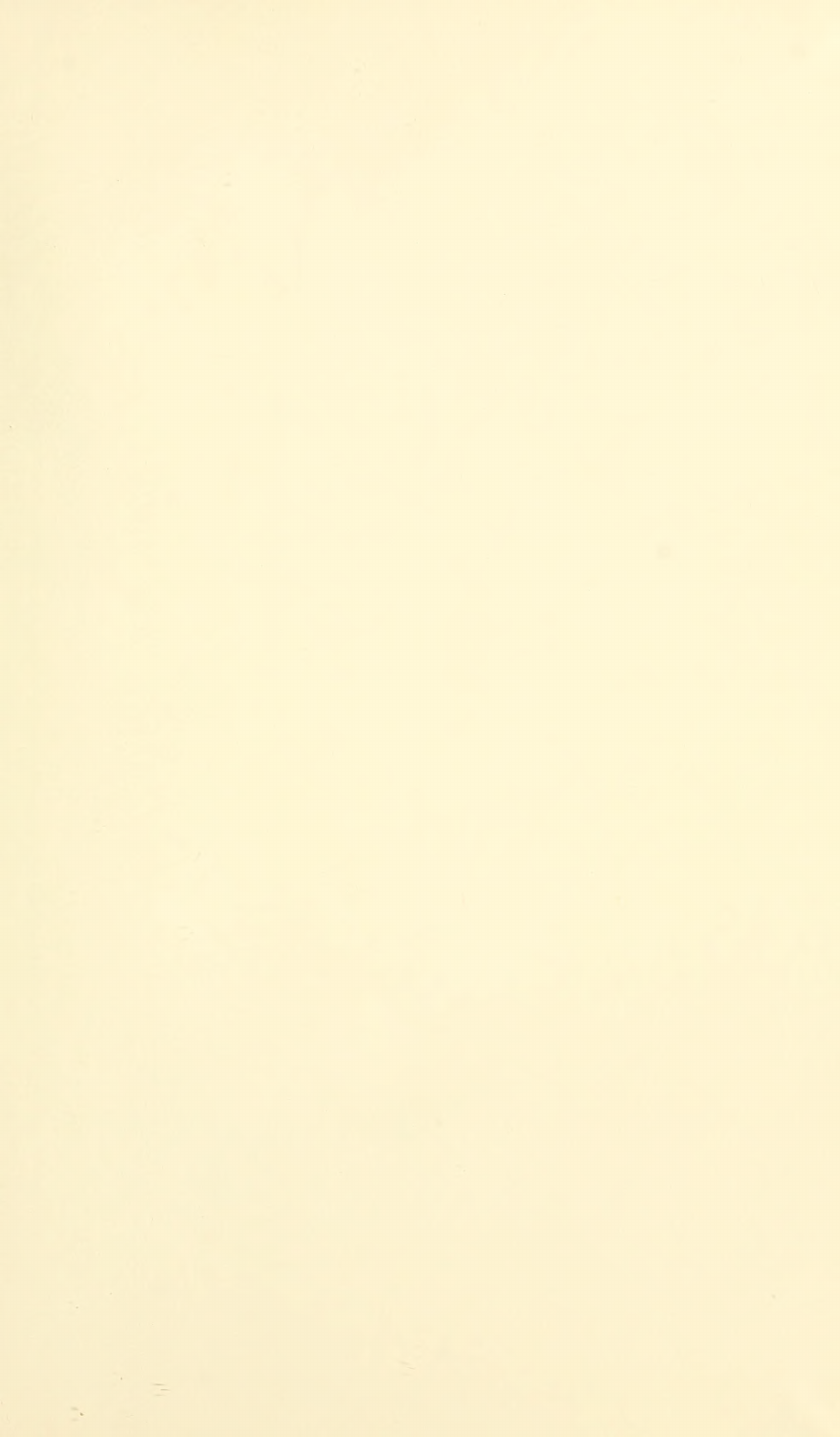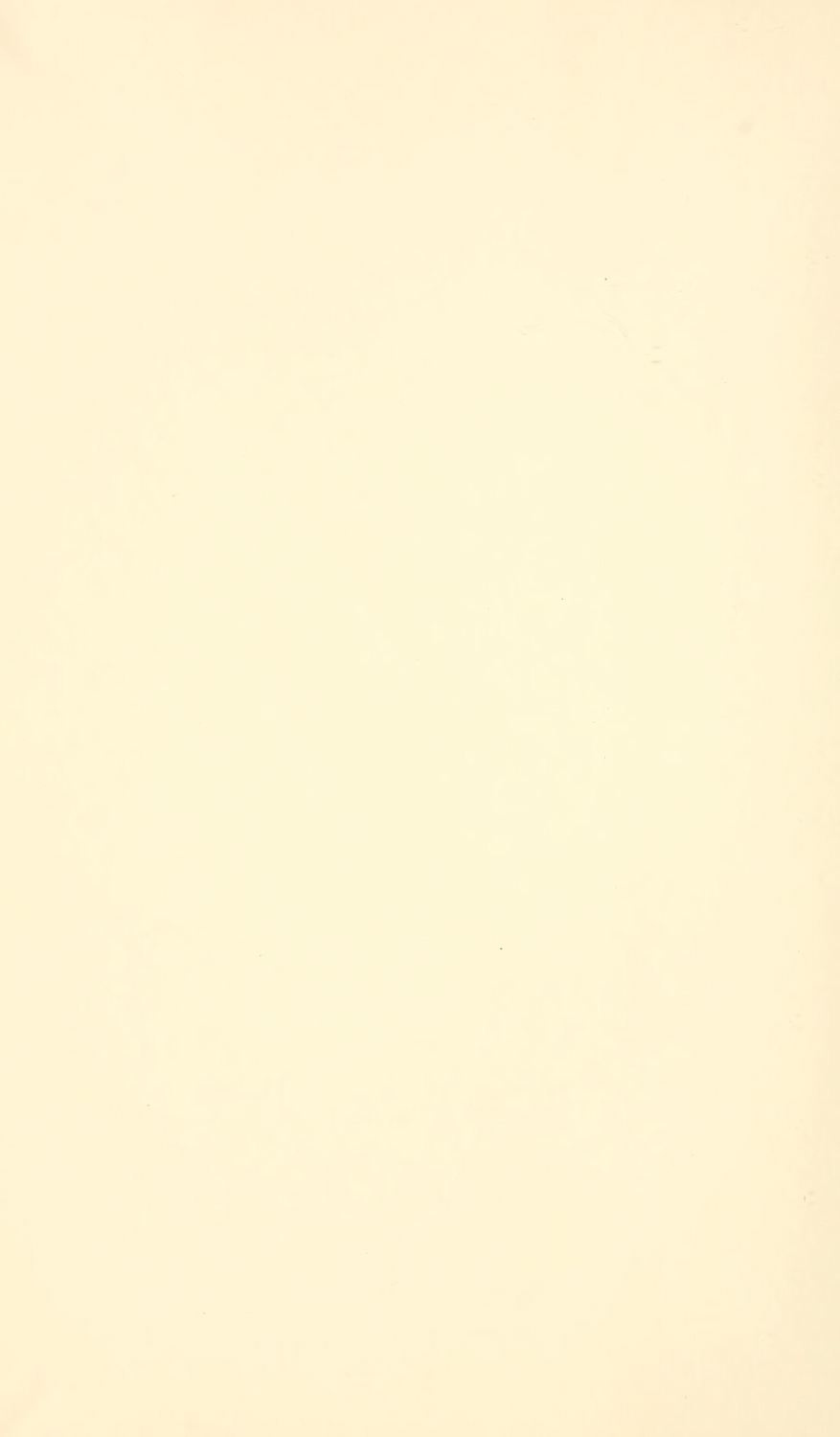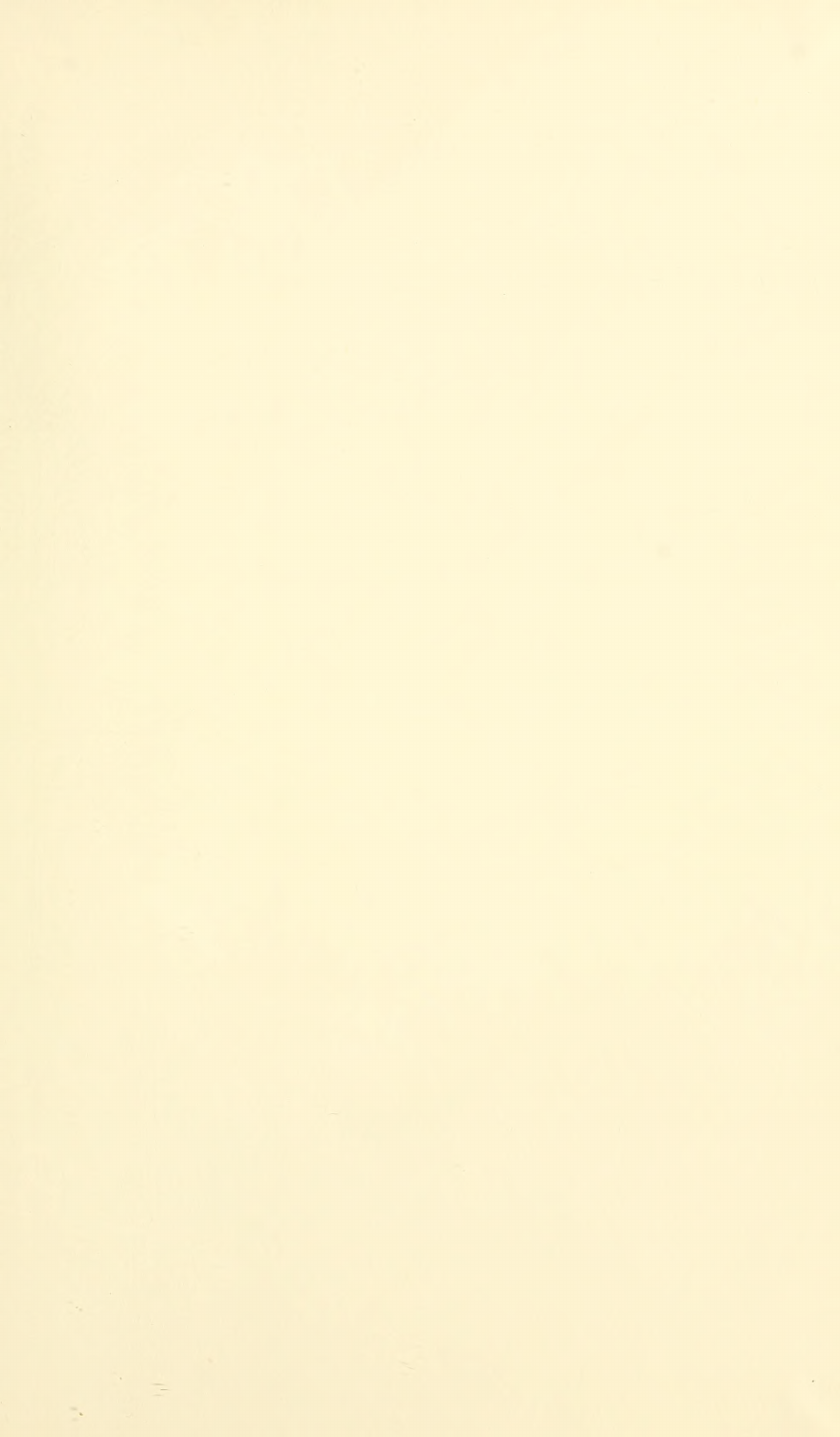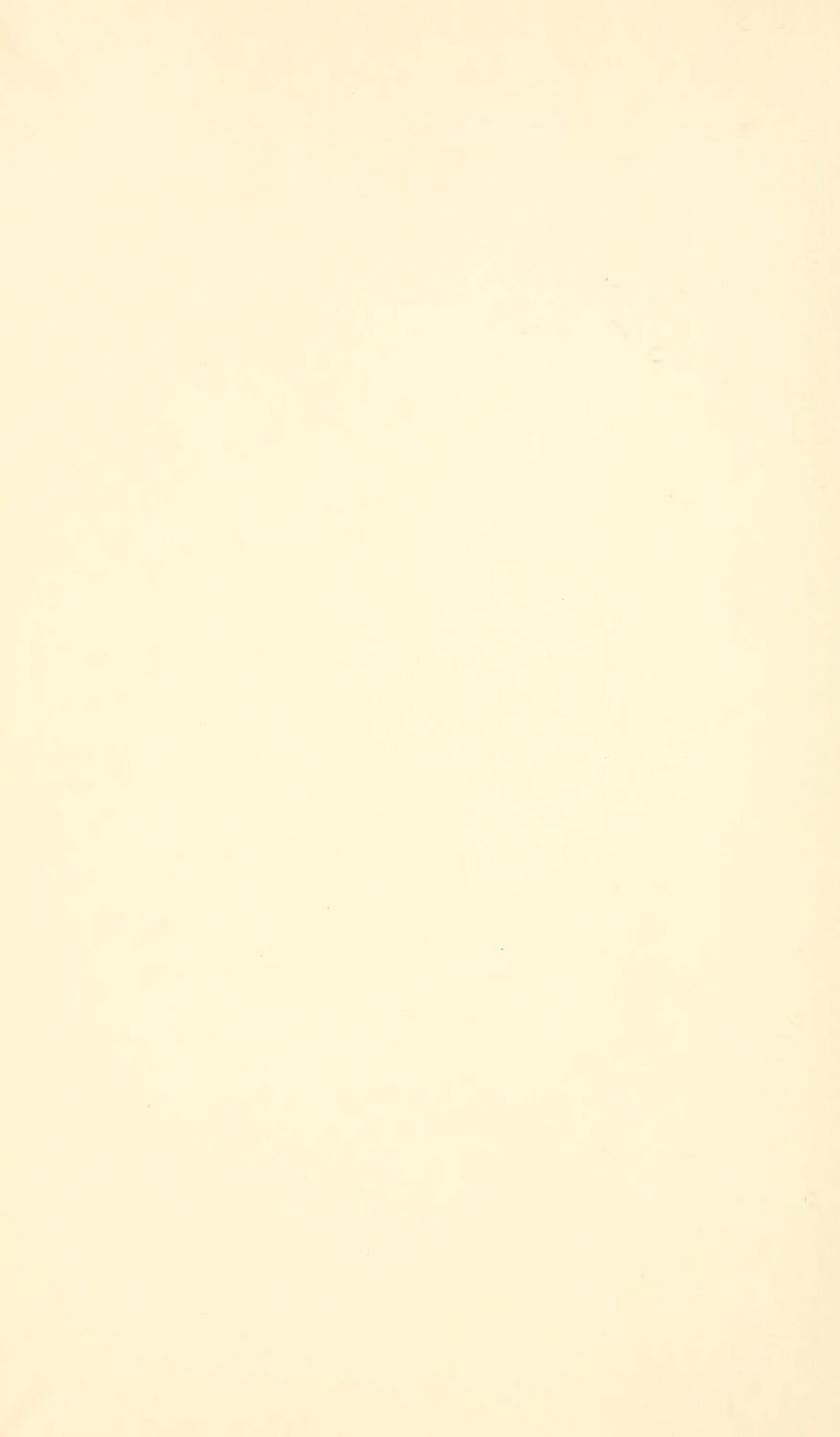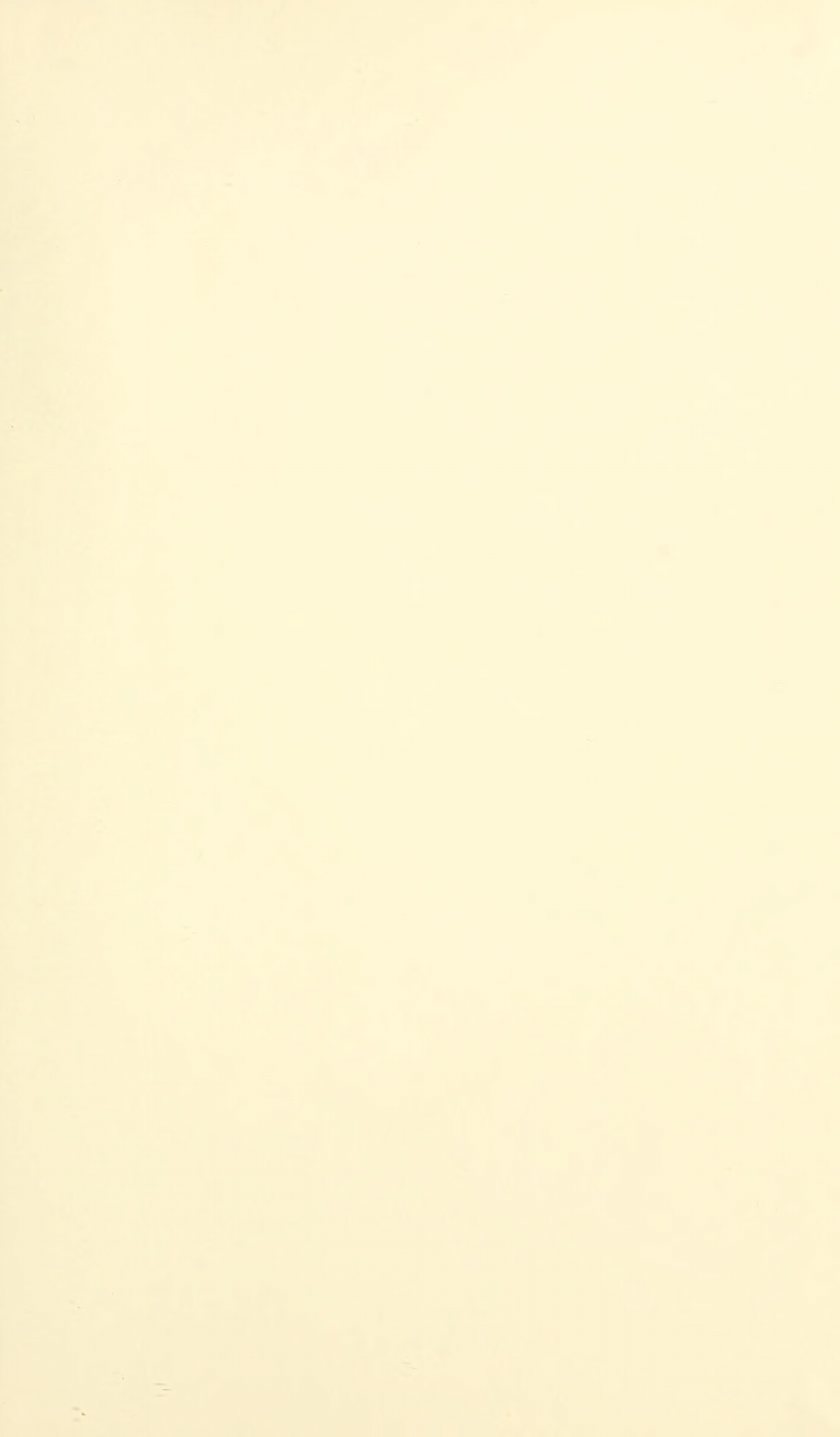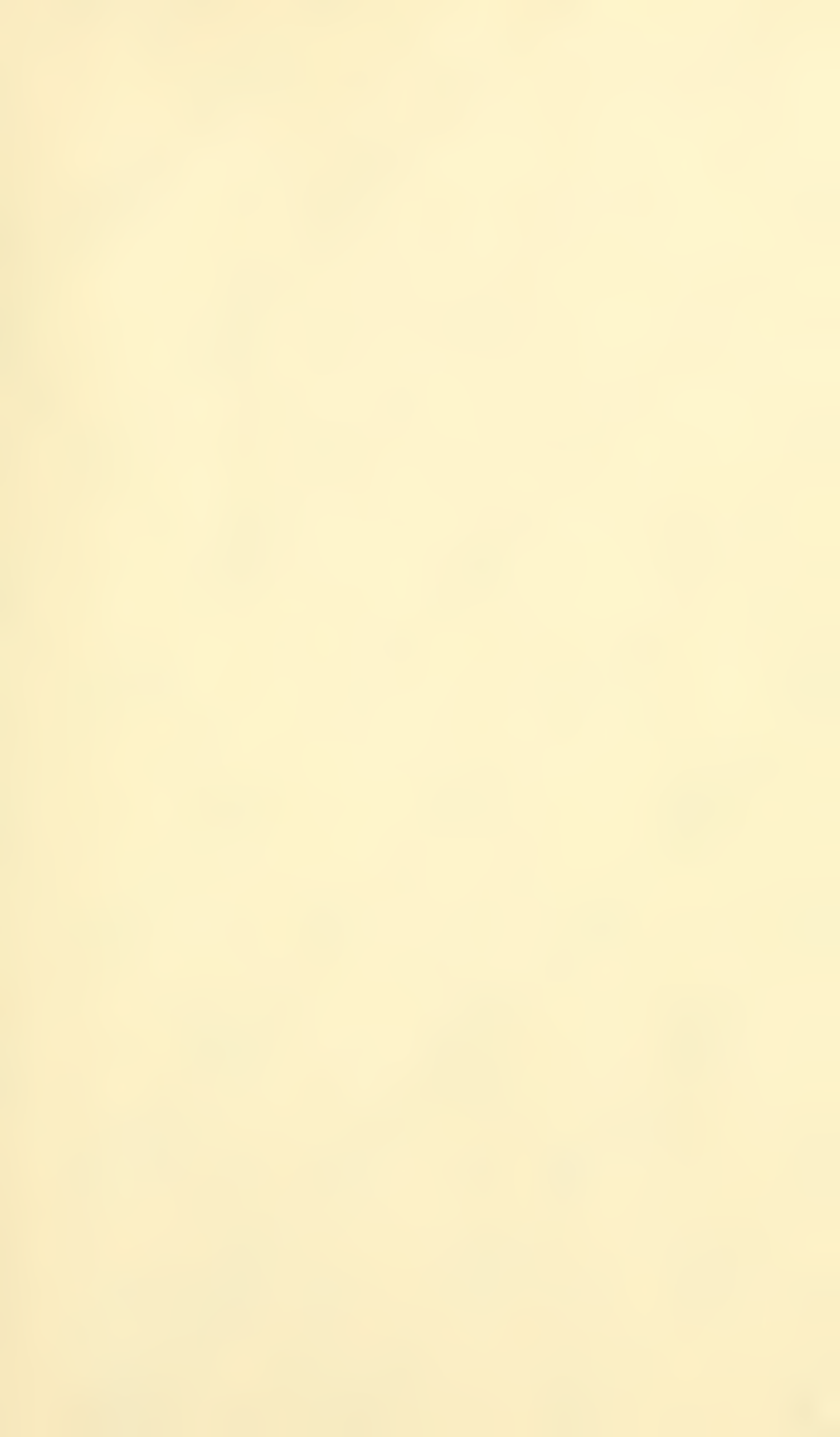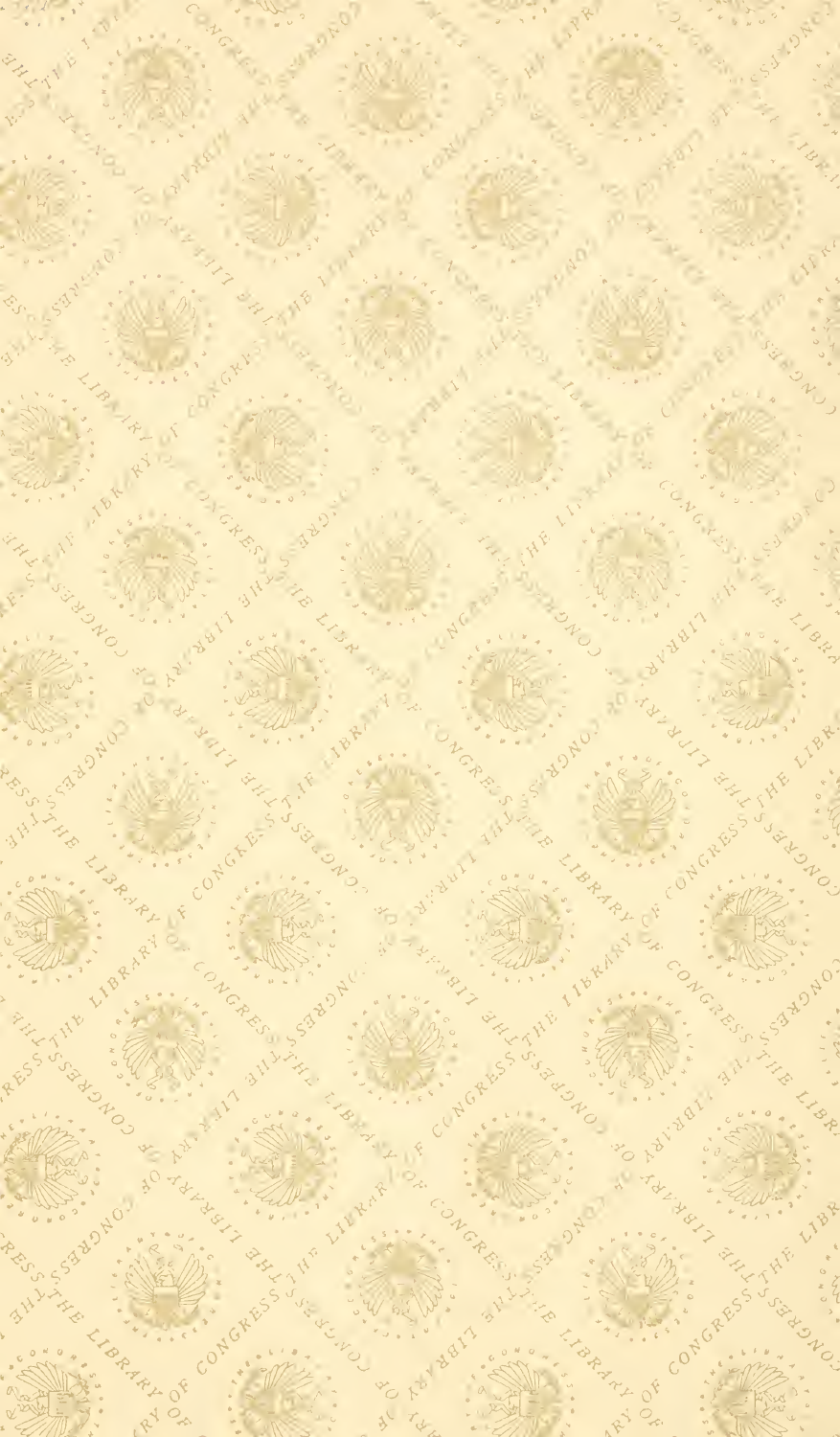